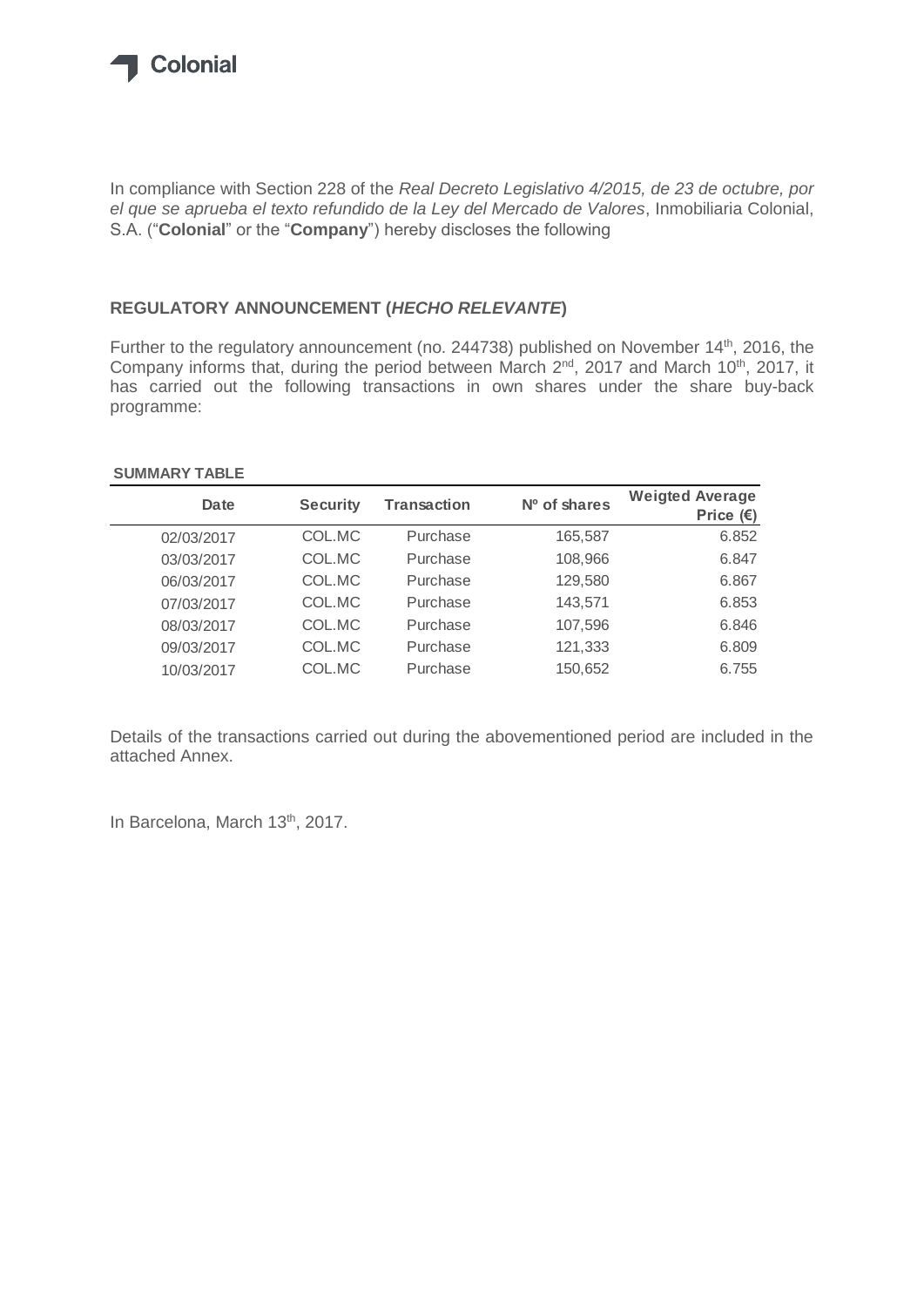

## **ANNEX**

| Date       | Security | <b>Transaction</b> | Nº of shares | Price $(E)$ | Intermediary       |
|------------|----------|--------------------|--------------|-------------|--------------------|
| 02/03/2017 | COL.MC   | Purchase           | 1            | 8.040       | Renta 4 Banco, S.A |
| 02/03/2017 | COL.MC   | Purchase           | 363          | 6.827       | Renta 4 Banco, S.A |
| 02/03/2017 | COL.MC   | Purchase           | 4,106        | 6.827       | Renta 4 Banco, S.A |
| 02/03/2017 | COL.MC   | Purchase           | 883          | 6.833       | Renta 4 Banco, S.A |
| 02/03/2017 | COL.MC   | Purchase           | 1,505        | 6.913       | Renta 4 Banco, S.A |
| 02/03/2017 | COL.MC   | Purchase           | 710          | 6.917       | Renta 4 Banco, S.A |
| 02/03/2017 | COL.MC   | Purchase           | 2,694        | 6.915       | Renta 4 Banco, S.A |
| 02/03/2017 | COL.MC   | Purchase           | 2,001        | 6.832       | Renta 4 Banco, S.A |
| 02/03/2017 | COL.MC   | Purchase           | 6,062        | 6.857       | Renta 4 Banco, S.A |
| 02/03/2017 | COL.MC   | Purchase           | 1,916        | 6.833       | Renta 4 Banco, S.A |
| 02/03/2017 | COL.MC   | Purchase           | 4,887        | 6.859       | Renta 4 Banco, S.A |
| 02/03/2017 | COL.MC   | Purchase           | 5,460        | 6.833       | Renta 4 Banco, S.A |
| 02/03/2017 | COL.MC   | Purchase           | 1,877        | 6.861       | Renta 4 Banco, S.A |
| 02/03/2017 | COL.MC   | Purchase           | 8,431        | 6.833       | Renta 4 Banco, S.A |
| 02/03/2017 | COL.MC   | Purchase           | 1,498        | 6.863       | Renta 4 Banco, S.A |
| 02/03/2017 | COL.MC   | Purchase           | 1,707        | 6.837       | Renta 4 Banco, S.A |
| 02/03/2017 | COL.MC   | Purchase           | 599          | 6.869       | Renta 4 Banco, S.A |
| 02/03/2017 | COL.MC   | Purchase           | 5,410        | 6.836       | Renta 4 Banco, S.A |
| 02/03/2017 | COL.MC   | Purchase           | 469          | 6.879       | Renta 4 Banco, S.A |
| 02/03/2017 | COL.MC   | Purchase           | 2,126        | 6.838       | Renta 4 Banco, S.A |
| 02/03/2017 | COL.MC   | Purchase           | 1,562        | 6.874       | Renta 4 Banco, S.A |
| 02/03/2017 | COL.MC   | Purchase           | 3,623        | 6.838       | Renta 4 Banco, S.A |
| 02/03/2017 | COL.MC   | Purchase           | 235          | 6.884       | Renta 4 Banco, S.A |
| 02/03/2017 | COL.MC   | Purchase           | 6,094        | 6.839       | Renta 4 Banco, S.A |
| 02/03/2017 | COL.MC   | Purchase           | 2,084        | 6.876       | Renta 4 Banco, S.A |
| 02/03/2017 | COL.MC   | Purchase           | 1,562        | 6.842       | Renta 4 Banco, S.A |
| 02/03/2017 | COL.MC   | Purchase           | 350          | 6.884       | Renta 4 Banco, S.A |
| 02/03/2017 | COL.MC   | Purchase           | 5,335        | 6.841       | Renta 4 Banco, S.A |
| 02/03/2017 | COL.MC   | Purchase           | 1,297        | 6.880       | Renta 4 Banco, S.A |
| 02/03/2017 | COL.MC   | Purchase           | 7,433        | 6.841       | Renta 4 Banco, S.A |
| 02/03/2017 | COL.MC   | Purchase           | 2,462        | 6.880       | Renta 4 Banco, S.A |
| 02/03/2017 | COL.MC   | Purchase           | 5,975        | 6.844       | Renta 4 Banco, S.A |
| 02/03/2017 | COL.MC   | Purchase           | 2,874        | 6.881       | Renta 4 Banco, S.A |
| 02/03/2017 | COL.MC   | Purchase           | 18,587       | 6.844       | Renta 4 Banco, S.A |
| 02/03/2017 | COL.MC   | Purchase           | 3,523        | 6.881       | Renta 4 Banco, S.A |
| 02/03/2017 | COL.MC   | Purchase           | 2,369        | 6.847       | Renta 4 Banco, S.A |
| 02/03/2017 | COL.MC   | Purchase           | 575          | 6.890       | Renta 4 Banco, S.A |
| 02/03/2017 | COL.MC   | Purchase           | 1,101        | 6.850       | Renta 4 Banco, S.A |
| 02/03/2017 | COL.MC   | Purchase           | 1,037        | 6.889       | Renta 4 Banco, S.A |
| 02/03/2017 | COL.MC   | Purchase           | 3,060        | 6.848       | Renta 4 Banco, S.A |
| 02/03/2017 | COL.MC   | Purchase           | 107          | 6.911       | Renta 4 Banco, S.A |
| 02/03/2017 | COL.MC   | Purchase           | 15,446       | 6.848       | Renta 4 Banco, S.A |
| 02/03/2017 | COL.MC   | Purchase           | 674          | 6.895       | Renta 4 Banco, S.A |
| 02/03/2017 | COL.MC   | Purchase           | 1,313        | 6.852       | Renta 4 Banco, S.A |
| 02/03/2017 | COL.MC   | Purchase           | 1,092        | 6.893       | Renta 4 Banco, S.A |
| 02/03/2017 | COL.MC   | Purchase           | 1,956        | 6.852       | Renta 4 Banco, S.A |
| 02/03/2017 | COL.MC   | Purchase           | 1,435        | 6.895       | Renta 4 Banco, S.A |
| 02/03/2017 | COL.MC   | Purchase           | 1,877        | 6.854       | Renta 4 Banco, S.A |
| 02/03/2017 | COL.MC   | Purchase           | 210          | 6.906       | Renta 4 Banco, S.A |
| 02/03/2017 | COL.MC   | Purchase           | 199          | 6.911       | Renta 4 Banco, S.A |
| 02/03/2017 | COL.MC   | Purchase           | 6,319        | 6.853       | Renta 4 Banco, S.A |
| 02/03/2017 | COL.MC   | Purchase           | 1            | 8.110       | Renta 4 Banco, S.A |
| 02/03/2017 | COL.MC   | Purchase           | 3,638        | 6.855       | Renta 4 Banco, S.A |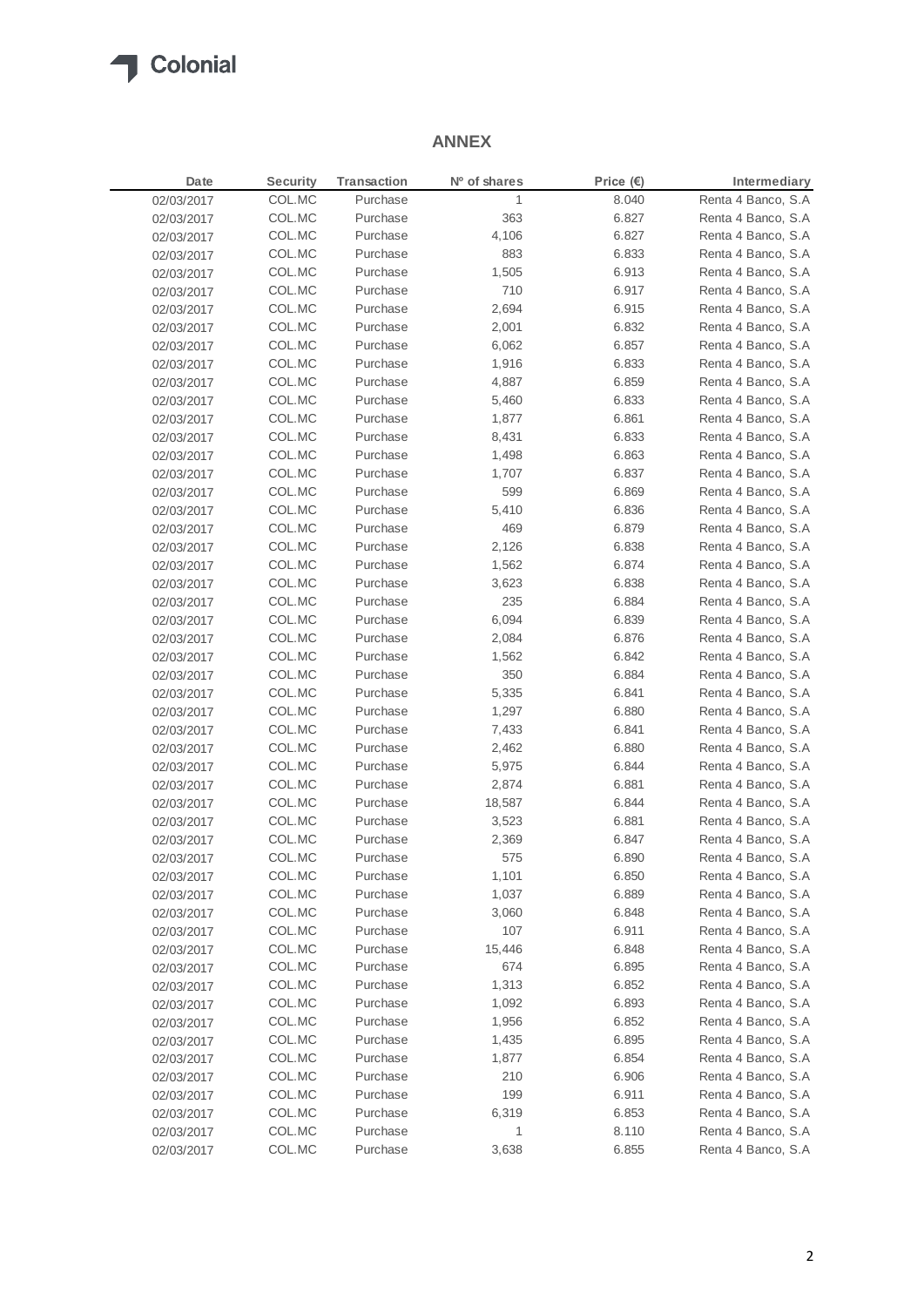

| Date       | <b>Security</b> | <b>Transaction</b> | Nº of shares | Price $(\epsilon)$ | Intermediary       |
|------------|-----------------|--------------------|--------------|--------------------|--------------------|
| 02/03/2017 | COL.MC          | Purchase           | 333          | 6.910              | Renta 4 Banco, S.A |
| 02/03/2017 | COL.MC          | Purchase           | 4,634        | 6.856              | Renta 4 Banco, S.A |
| 02/03/2017 | COL.MC          | Purchase           | 539          | 6.913              | Renta 4 Banco, S.A |
| 02/03/2017 | COL.MC          | Purchase           | 957          | 6.861              | Renta 4 Banco, S.A |
| 02/03/2017 | COL.MC          | Purchase           | 1,014        | 6.913              | Renta 4 Banco, S.A |
| 03/03/2017 | COL.MC          | Purchase           | 2,633        | 6.856              | Renta 4 Banco, S.A |
| 03/03/2017 | COL.MC          | Purchase           | 5,965        | 6.854              | Renta 4 Banco, S.A |
| 03/03/2017 | COL.MC          | Purchase           | 2,089        | 6.843              | Renta 4 Banco, S.A |
| 03/03/2017 | COL.MC          | Purchase           | 4,921        | 6.844              | Renta 4 Banco, S.A |
| 03/03/2017 | COL.MC          | Purchase           | 3,381        | 6.846              | Renta 4 Banco, S.A |
| 03/03/2017 | COL.MC          | Purchase           | 8,577        | 6.846              | Renta 4 Banco, S.A |
| 03/03/2017 | COL.MC          | Purchase           | 1,546        | 6.850              | Renta 4 Banco, S.A |
| 03/03/2017 | COL.MC          | Purchase           | 15,154       | 6.848              | Renta 4 Banco, S.A |
| 03/03/2017 | COL.MC          | Purchase           | 8,735        | 6.849              | Renta 4 Banco, S.A |
| 03/03/2017 | COL.MC          | Purchase           | 6,686        | 6.851              | Renta 4 Banco, S.A |
| 03/03/2017 | COL.MC          | Purchase           | 5,665        | 6.852              | Renta 4 Banco, S.A |
| 03/03/2017 | COL.MC          | Purchase           | 7,155        | 6.852              | Renta 4 Banco, S.A |
| 03/03/2017 | COL.MC          | Purchase           | 2,206        | 6.790              | Renta 4 Banco, S.A |
| 03/03/2017 | COL.MC          | Purchase           | 250          | 6.821              | Renta 4 Banco, S.A |
| 03/03/2017 | COL.MC          | Purchase           | 58           | 6.864              | Renta 4 Banco, S.A |
| 03/03/2017 | COL.MC          | Purchase           | 372          | 6.828              | Renta 4 Banco, S.A |
| 03/03/2017 | COL.MC          | Purchase           | 245          | 6.832              | Renta 4 Banco, S.A |
| 03/03/2017 | COL.MC          | Purchase           | 676          | 6.830              | Renta 4 Banco, S.A |
| 03/03/2017 | COL.MC          | Purchase           | 281          | 6.835              | Renta 4 Banco, S.A |
| 03/03/2017 | COL.MC          | Purchase           | 850          | 6.831              | Renta 4 Banco, S.A |
| 03/03/2017 | COL.MC          | Purchase           | 1,236        | 6.831              | Renta 4 Banco, S.A |
| 03/03/2017 | COL.MC          | Purchase           | 2,370        | 6.831              | Renta 4 Banco, S.A |
| 03/03/2017 | COL.MC          | Purchase           | 2,018        | 6.832              | Renta 4 Banco, S.A |
| 03/03/2017 | COL.MC          | Purchase           | 1,380        | 6.835              | Renta 4 Banco, S.A |
| 03/03/2017 | COL.MC          | Purchase           | 139          | 6.853              | Renta 4 Banco, S.A |
| 03/03/2017 | COL.MC          | Purchase           | 1,055        | 6.839              | Renta 4 Banco, S.A |
| 03/03/2017 | COL.MC          | Purchase           | 208          | 6.849              | Renta 4 Banco, S.A |
| 03/03/2017 | COL.MC          | Purchase           | 5,925        | 6.839              | Renta 4 Banco, S.A |
| 03/03/2017 | COL.MC          | Purchase           | 1,012        | 6.843              | Renta 4 Banco, S.A |
| 03/03/2017 | COL.MC          | Purchase           | 1,815        | 6.842              | Renta 4 Banco, S.A |
| 03/03/2017 | COL.MC          | Purchase           | 35           | 6.889              | Renta 4 Banco, S.A |
| 03/03/2017 | COL.MC          | Purchase           | 2,014        | 6.858              | Renta 4 Banco, S.A |
| 03/03/2017 | COL.MC          | Purchase           | 6,010        | 6.858              | Renta 4 Banco, S.A |
| 03/03/2017 | COL.MC          | Purchase           | 2,400        | 6.860              | Renta 4 Banco, S.A |
| 03/03/2017 | COL.MC          | Purchase           | 694          | 6.866              | Renta 4 Banco, S.A |
| 03/03/2017 | COL.MC          | Purchase           | 763          | 6.866              | Renta 4 Banco, S.A |
| 03/03/2017 | COL.MC          | Purchase           | 743          | 6.868              | Renta 4 Banco, S.A |
| 03/03/2017 | COL.MC          | Purchase           | 856          | 6.869              | Renta 4 Banco, S.A |
| 03/03/2017 | COL.MC          | Purchase           | 848          | 6.872              | Renta 4 Banco, S.A |
| 06/03/2017 | COL.MC          | Purchase           | 602          | 6.856              | Renta 4 Banco, S.A |
| 06/03/2017 | COL.MC          | Purchase           | 2            | 7.445              | Renta 4 Banco, S.A |
| 06/03/2017 | COL.MC          | Purchase           | 543          | 6.850              | Renta 4 Banco, S.A |
| 06/03/2017 | COL.MC          | Purchase           | 2,000        | 6.852              | Renta 4 Banco, S.A |
| 06/03/2017 | COL.MC          | Purchase           | 2,019        | 6.853              | Renta 4 Banco, S.A |
| 06/03/2017 | COL.MC          | Purchase           | 11,909       | 6.853              | Renta 4 Banco, S.A |
| 06/03/2017 | COL.MC          | Purchase           | 4,781        | 6.880              | Renta 4 Banco, S.A |
| 06/03/2017 | COL.MC          | Purchase           | 1,016        | 6.858              | Renta 4 Banco, S.A |
| 06/03/2017 | COL.MC          | Purchase           | 4,147        | 6.881              | Renta 4 Banco, S.A |
| 06/03/2017 | COL.MC          | Purchase           | 6,746        | 6.855              | Renta 4 Banco, S.A |
| 06/03/2017 | COL.MC          | Purchase           | 2,000        | 6.883              | Renta 4 Banco, S.A |
| 06/03/2017 | COL.MC          | Purchase           | 5,897        | 6.857              | Renta 4 Banco, S.A |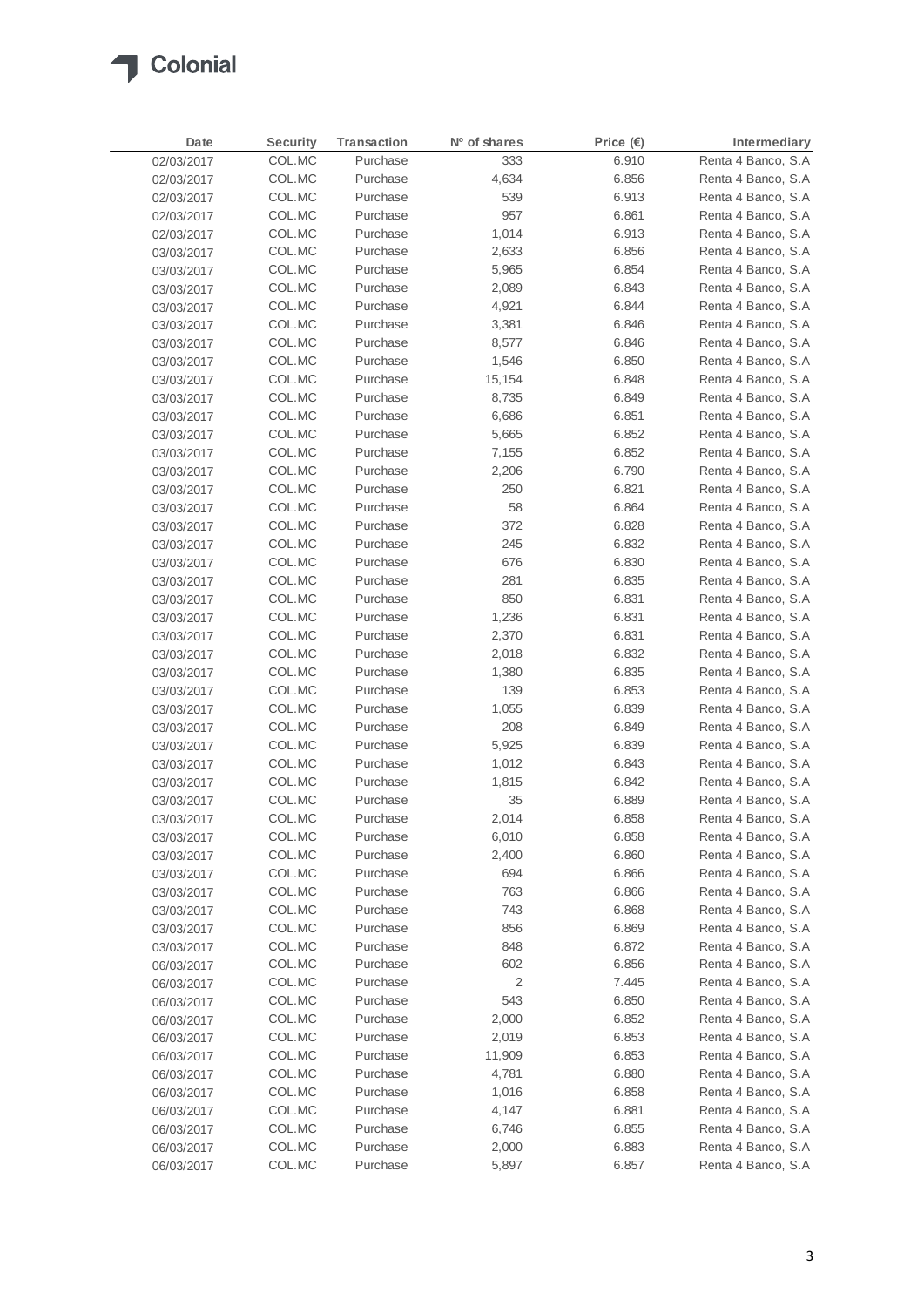

| Date       | <b>Security</b> | <b>Transaction</b> | Nº of shares | Price (€) | Intermediary        |
|------------|-----------------|--------------------|--------------|-----------|---------------------|
| 06/03/2017 | COL.MC          | Purchase           | 2,018        | 6.885     | Renta 4 Banco, S.A  |
| 06/03/2017 | COL.MC          | Purchase           | 6,022        | 6.858     | Renta 4 Banco, S.A  |
| 06/03/2017 | COL.MC          | Purchase           | 5,613        | 6.859     | Renta 4 Banco, S.A  |
| 06/03/2017 | COL.MC          | Purchase           | 7,984        | 6.859     | Renta 4 Banco, S.A  |
| 06/03/2017 | COL.MC          | Purchase           | 233          | 6.872     | Renta 4 Banco, S.A  |
| 06/03/2017 | COL.MC          | Purchase           | 2,265        | 6.863     | Renta 4 Banco, S.A  |
| 06/03/2017 | COL.MC          | Purchase           | 4,137        | 6.863     | Renta 4 Banco, S.A  |
| 06/03/2017 | COL.MC          | Purchase           | 4,033        | 6.864     | Renta 4 Banco, S.A  |
| 06/03/2017 | COL.MC          | Purchase           | 2,942        | 6.865     | Renta 4 Banco, S.A. |
| 06/03/2017 | COL.MC          | Purchase           | 667          | 6.873     | Renta 4 Banco, S.A  |
| 06/03/2017 | COL.MC          | Purchase           | 1,558        | 6.869     | Renta 4 Banco, S.A  |
| 06/03/2017 | COL.MC          | Purchase           | 2,750        | 6.869     | Renta 4 Banco, S.A  |
| 06/03/2017 | COL.MC          | Purchase           | 2,329        | 6.870     | Renta 4 Banco, S.A  |
| 06/03/2017 | COL.MC          | Purchase           | 712          | 6.876     | Renta 4 Banco, S.A  |
| 06/03/2017 | COL.MC          | Purchase           | 2,660        | 6.872     | Renta 4 Banco, S.A  |
| 06/03/2017 | COL.MC          | Purchase           | 1,318        | 6.875     | Renta 4 Banco, S.A  |
| 06/03/2017 | COL.MC          | Purchase           | 2,798        | 6.874     | Renta 4 Banco, S.A  |
| 06/03/2017 | COL.MC          | Purchase           | 643          | 6.880     | Renta 4 Banco, S.A  |
| 06/03/2017 | COL.MC          | Purchase           | 7,719        | 6.874     | Renta 4 Banco, S.A  |
| 06/03/2017 | COL.MC          | Purchase           | 2,793        | 6.876     | Renta 4 Banco, S.A  |
| 06/03/2017 | COL.MC          | Purchase           | 8,205        | 6.876     | Renta 4 Banco, S.A  |
| 06/03/2017 | COL.MC          | Purchase           | 11,260       | 6.877     | Renta 4 Banco, S.A  |
| 06/03/2017 | COL.MC          | Purchase           | 7,259        | 6.878     | Renta 4 Banco, S.A  |
| 07/03/2017 | COL.MC          | Purchase           | 4,012        | 6.847     | Renta 4 Banco, S.A  |
| 07/03/2017 | COL.MC          | Purchase           | 33,490       | 6.850     | Renta 4 Banco, S.A  |
| 07/03/2017 | COL.MC          | Purchase           | 9,287        | 6.851     | Renta 4 Banco, S.A  |
| 07/03/2017 | COL.MC          | Purchase           | 4,009        | 6.852     | Renta 4 Banco, S.A  |
| 07/03/2017 | COL.MC          | Purchase           | 4,485        | 6.853     | Renta 4 Banco, S.A  |
| 07/03/2017 | COL.MC          | Purchase           | 3,174        | 6.854     | Renta 4 Banco, S.A  |
| 07/03/2017 | COL.MC          | Purchase           | 3,527        | 6.855     | Renta 4 Banco, S.A  |
| 07/03/2017 | COL.MC          | Purchase           | 1,775        | 6.856     | Renta 4 Banco, S.A  |
| 07/03/2017 | COL.MC          | Purchase           | 4,941        | 6.857     | Renta 4 Banco, S.A  |
| 07/03/2017 | COL.MC          | Purchase           | 3,169        | 6.858     | Renta 4 Banco, S.A  |
| 07/03/2017 | COL.MC          | Purchase           | 8,755        | 6.859     | Renta 4 Banco, S.A  |
| 07/03/2017 | COL.MC          | Purchase           | 5,529        | 6.860     | Renta 4 Banco, S.A  |
| 07/03/2017 | COL.MC          | Purchase           | 1,643        | 6.861     | Renta 4 Banco, S.A. |
| 07/03/2017 | COL.MC          | Purchase           | 378          | 6.813     | Renta 4 Banco, S.A  |
| 07/03/2017 | COL.MC          | Purchase           | 6,391        | 6.862     | Renta 4 Banco, S.A  |
| 07/03/2017 | COL.MC          | Purchase           | 609          | 6.814     | Renta 4 Banco, S.A  |
| 07/03/2017 | COL.MC          | Purchase           | 1,393        | 6.863     | Renta 4 Banco, S.A  |
| 07/03/2017 | COL.MC          | Purchase           | 586          | 6.815     | Renta 4 Banco, S.A  |
| 07/03/2017 | COL.MC          | Purchase           | 4,632        | 6.864     | Renta 4 Banco, S.A  |
| 07/03/2017 | COL.MC          | Purchase           | 554          | 6.816     | Renta 4 Banco, S.A. |
| 07/03/2017 | COL.MC          | Purchase           | 2,587        | 6.865     | Renta 4 Banco, S.A  |
| 07/03/2017 | COL.MC          | Purchase           | 2,534        | 6.819     | Renta 4 Banco, S.A  |
| 07/03/2017 | COL.MC          | Purchase           | 4,996        | 6.866     | Renta 4 Banco, S.A  |
| 07/03/2017 | COL.MC          | Purchase           | 737          | 6.822     | Renta 4 Banco, S.A  |
| 07/03/2017 | COL.MC          | Purchase           | 885          | 6.867     | Renta 4 Banco, S.A  |
| 07/03/2017 | COL.MC          | Purchase           | 1,001        | 6.824     | Renta 4 Banco, S.A  |
| 07/03/2017 | COL.MC          | Purchase           | 5,961        | 6.868     | Renta 4 Banco, S.A  |
| 07/03/2017 | COL.MC          | Purchase           | 1,769        | 6.825     | Renta 4 Banco, S.A  |
| 07/03/2017 | COL.MC          | Purchase           | 1,003        | 6.869     | Renta 4 Banco, S.A  |
| 07/03/2017 | COL.MC          | Purchase           | 4,060        | 6.830     | Renta 4 Banco, S.A  |
| 07/03/2017 | COL.MC          | Purchase           | 1,461        | 6.870     | Renta 4 Banco, S.A  |
| 07/03/2017 | COL.MC          | Purchase           | 2,009        | 6.832     | Renta 4 Banco, S.A  |
| 07/03/2017 | COL.MC          | Purchase           | 4,401        | 6.871     | Renta 4 Banco, S.A. |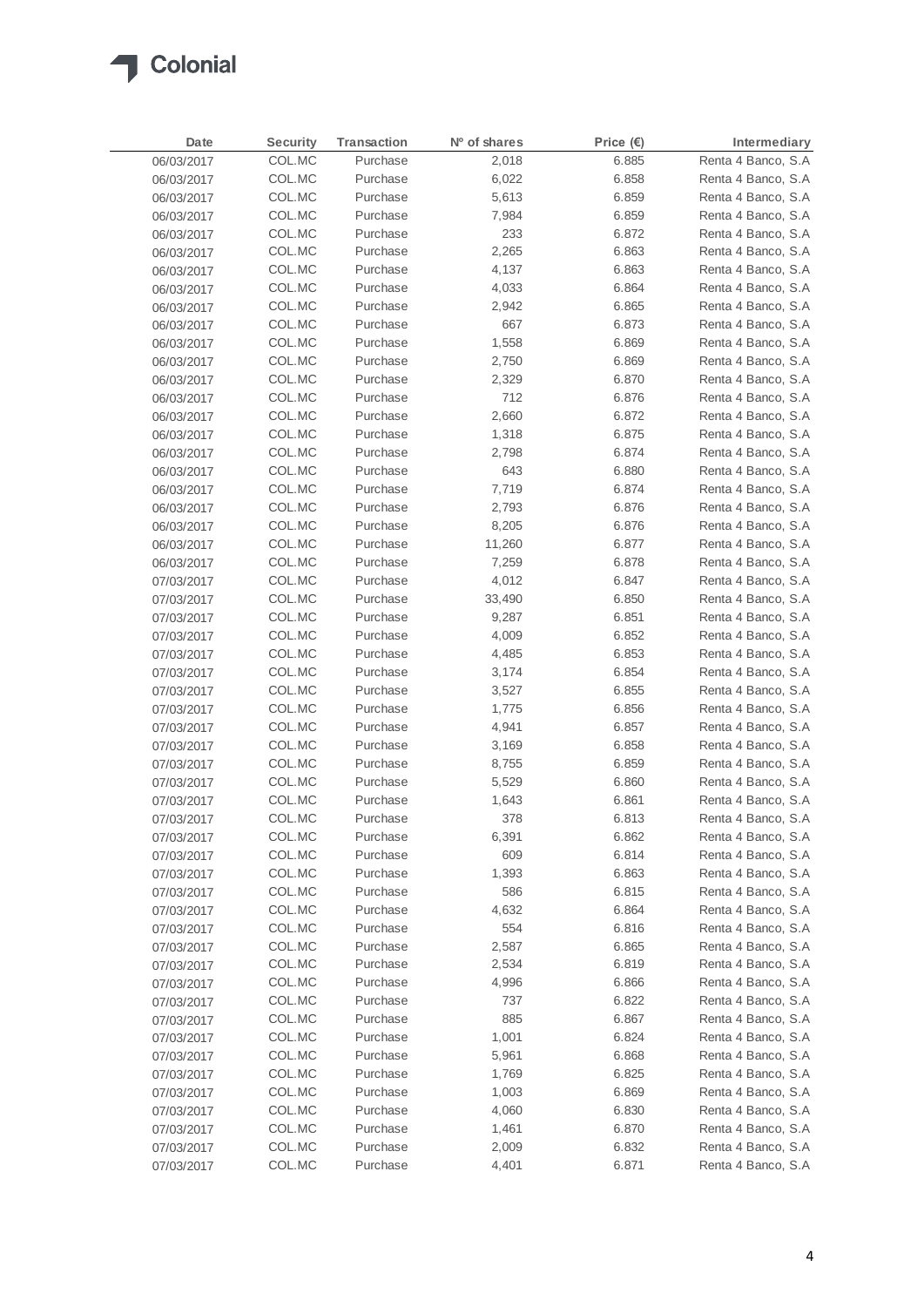

| Date       | <b>Security</b> | <b>Transaction</b> | Nº of shares | Price $(E)$ | Intermediary        |
|------------|-----------------|--------------------|--------------|-------------|---------------------|
| 07/03/2017 | COL.MC          | Purchase           | 300          | 6.834       | Renta 4 Banco, S.A  |
| 07/03/2017 | COL.MC          | Purchase           | 1,497        | 6.872       | Renta 4 Banco, S.A  |
| 07/03/2017 | COL.MC          | Purchase           | 2,015        | 6.835       | Renta 4 Banco, S.A  |
| 07/03/2017 | COL.MC          | Purchase           | 2,006        | 6.873       | Renta 4 Banco, S.A  |
| 07/03/2017 | COL.MC          | Purchase           | 2,010        | 6.837       | Renta 4 Banco, S.A  |
| 08/03/2017 | COL.MC          | Purchase           | 9,029        | 6.843       | Renta 4 Banco, S.A  |
| 08/03/2017 | COL.MC          | Purchase           | 8,026        | 6.842       | Renta 4 Banco, S.A  |
| 08/03/2017 | COL.MC          | Purchase           | 3,679        | 6.829       | Renta 4 Banco, S.A  |
| 08/03/2017 | COL.MC          | Purchase           | 2,011        | 6.830       | Renta 4 Banco, S.A  |
| 08/03/2017 | COL.MC          | Purchase           | 176          | 6.832       | Renta 4 Banco, S.A  |
| 08/03/2017 | COL.MC          | Purchase           | 1,068        | 6.833       | Renta 4 Banco, S.A  |
| 08/03/2017 | COL.MC          | Purchase           | 396          | 6.835       | Renta 4 Banco, S.A  |
| 08/03/2017 | COL.MC          | Purchase           | 1,150        | 6.836       | Renta 4 Banco, S.A  |
| 08/03/2017 | COL.MC          | Purchase           | 1,173        | 6.838       | Renta 4 Banco, S.A  |
| 08/03/2017 | COL.MC          | Purchase           | 2,583        | 6.839       | Renta 4 Banco, S.A  |
| 08/03/2017 | COL.MC          | Purchase           | 3,335        | 6.840       | Renta 4 Banco, S.A  |
| 08/03/2017 | COL.MC          | Purchase           | 7,167        | 6.841       | Renta 4 Banco, S.A  |
| 08/03/2017 | COL.MC          | Purchase           | 1,005        | 6.825       | Renta 4 Banco, S.A  |
| 08/03/2017 | COL.MC          | Purchase           | 1,015        | 6.826       | Renta 4 Banco, S.A  |
| 08/03/2017 | COL.MC          | Purchase           | 2,289        | 6.844       | Renta 4 Banco, S.A  |
| 08/03/2017 | COL.MC          | Purchase           | 12,117       | 6.845       | Renta 4 Banco, S.A  |
| 08/03/2017 | COL.MC          | Purchase           | 4,861        | 6.846       | Renta 4 Banco, S.A  |
| 08/03/2017 | COL.MC          | Purchase           | 1,723        | 6.847       | Renta 4 Banco, S.A  |
| 08/03/2017 | COL.MC          | Purchase           | 4,032        | 6.848       | Renta 4 Banco, S.A  |
| 08/03/2017 | COL.MC          | Purchase           | 3,026        | 6.849       | Renta 4 Banco, S.A  |
| 08/03/2017 | COL.MC          | Purchase           | 7,323        | 6.850       | Renta 4 Banco, S.A  |
| 08/03/2017 | COL.MC          | Purchase           | 3,313        | 6.851       | Renta 4 Banco, S.A  |
| 08/03/2017 | COL.MC          | Purchase           | 1,419        | 6.852       | Renta 4 Banco, S.A  |
| 08/03/2017 | COL.MC          | Purchase           | 1,785        | 6.853       | Renta 4 Banco, S.A  |
| 08/03/2017 | COL.MC          | Purchase           | 3,572        | 6.855       | Renta 4 Banco, S.A  |
| 08/03/2017 | COL.MC          | Purchase           | 1,904        | 6.856       | Renta 4 Banco, S.A  |
| 08/03/2017 | COL.MC          | Purchase           | 2,230        | 6.857       | Renta 4 Banco, S.A  |
| 08/03/2017 | COL.MC          | Purchase           | 4,379        | 6.858       | Renta 4 Banco, S.A  |
| 08/03/2017 | COL.MC          | Purchase           | 5,251        | 6.859       | Renta 4 Banco, S.A  |
| 08/03/2017 | COL.MC          | Purchase           | 5,768        | 6.860       | Renta 4 Banco, S.A  |
| 08/03/2017 | COL.MC          | Purchase           | 791          | 6.861       | Renta 4 Banco, S.A  |
| 09/03/2017 | COL.MC          | Purchase           | 2,799        | 6.808       | Renta 4 Banco, S.A  |
| 09/03/2017 | COL.MC          | Purchase           | 1,798        | 6.807       | Renta 4 Banco, S.A  |
| 09/03/2017 | COL.MC          | Purchase           | 4,275        | 6.797       | Renta 4 Banco, S.A  |
| 09/03/2017 | COL.MC          | Purchase           | 1,202        | 6.798       | Renta 4 Banco, S.A  |
| 09/03/2017 | COL.MC          | Purchase           | 6,513        | 6.799       | Renta 4 Banco, S.A  |
| 09/03/2017 | COL.MC          | Purchase           | 3,189        | 6.800       | Renta 4 Banco, S.A  |
| 09/03/2017 | COL.MC          | Purchase           | 5,000        | 6.801       | Renta 4 Banco, S.A. |
| 09/03/2017 | COL.MC          | Purchase           | 6,478        | 6.802       | Renta 4 Banco, S.A  |
| 09/03/2017 | COL.MC          | Purchase           | 3,011        | 6.803       | Renta 4 Banco, S.A  |
| 09/03/2017 | COL.MC          | Purchase           | 1,844        | 6.804       | Renta 4 Banco, S.A  |
| 09/03/2017 | COL.MC          | Purchase           | 2,427        | 6.805       | Renta 4 Banco, S.A  |
| 09/03/2017 | COL.MC          | Purchase           | 2,727        | 6.806       | Renta 4 Banco, S.A  |
| 09/03/2017 | COL.MC          | Purchase           | 539          | 6.784       | Renta 4 Banco, S.A  |
| 09/03/2017 | COL.MC          | Purchase           | 38           | 6.787       | Renta 4 Banco, S.A  |
| 09/03/2017 | COL.MC          | Purchase           | 858          | 6.788       | Renta 4 Banco, S.A  |
| 09/03/2017 | COL.MC          | Purchase           | 2,970        | 6.789       | Renta 4 Banco, S.A. |
| 09/03/2017 | COL.MC          | Purchase           | 2,032        | 6.790       | Renta 4 Banco, S.A  |
| 09/03/2017 | COL.MC          | Purchase           | 1,195        | 6.791       | Renta 4 Banco, S.A  |
| 09/03/2017 | COL.MC          | Purchase           | 704          | 6.792       | Renta 4 Banco, S.A  |
| 09/03/2017 | COL.MC          | Purchase           | 2,384        | 6.793       | Renta 4 Banco, S.A  |
| 09/03/2017 | COL.MC          | Purchase           | 4,320        | 6.794       | Renta 4 Banco, S.A  |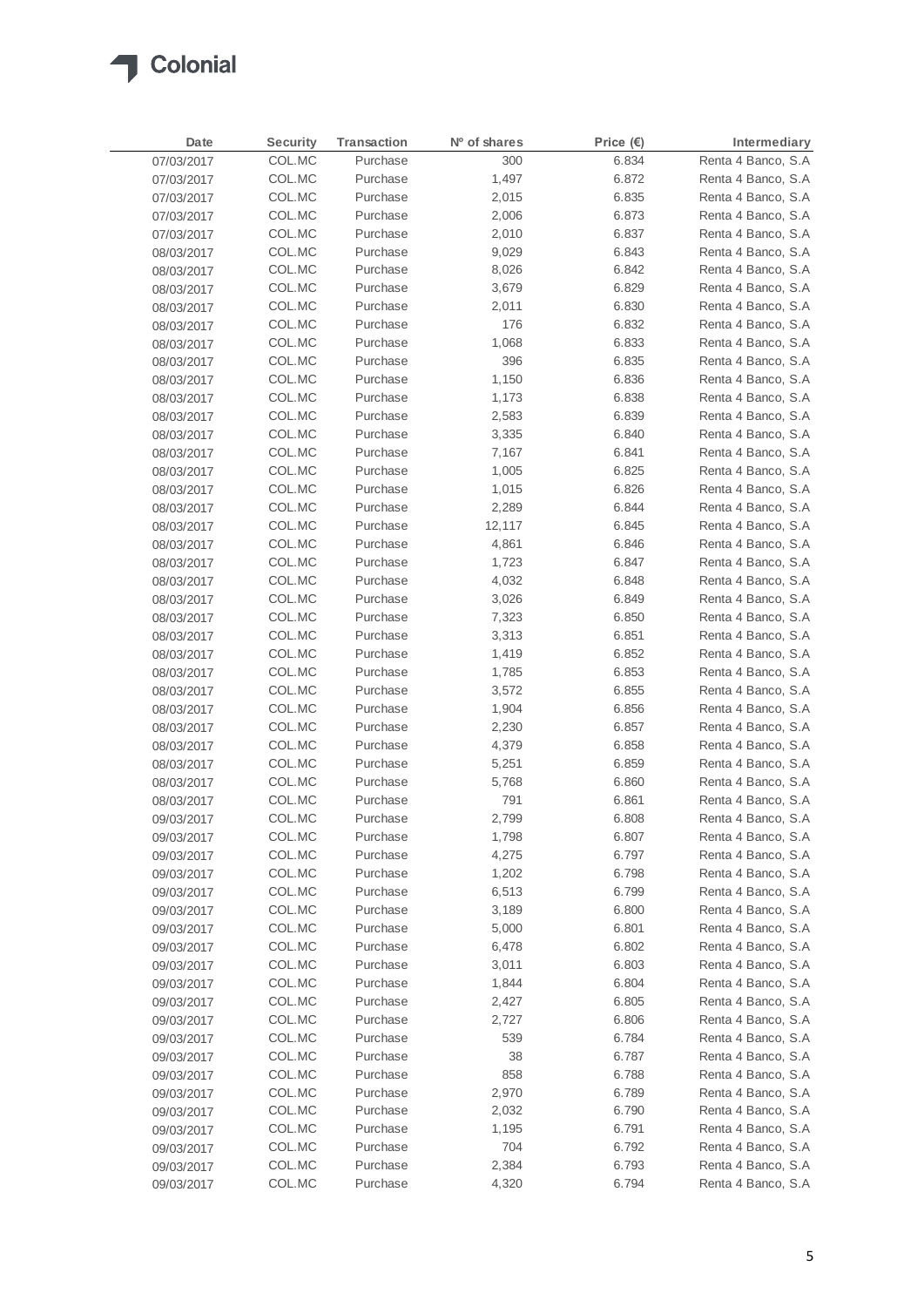

| Date       | Security | Transaction | Nº of shares | Price $(E)$ | Intermediary        |
|------------|----------|-------------|--------------|-------------|---------------------|
| 09/03/2017 | COL.MC   | Purchase    | 2,968        | 6.795       | Renta 4 Banco, S.A  |
| 09/03/2017 | COL.MC   | Purchase    | 365          | 6.796       | Renta 4 Banco, S.A  |
| 09/03/2017 | COL.MC   | Purchase    | 1,171        | 6.809       | Renta 4 Banco, S.A  |
| 09/03/2017 | COL.MC   | Purchase    | 3,326        | 6.810       | Renta 4 Banco, S.A  |
| 09/03/2017 | COL.MC   | Purchase    | 525          | 6.811       | Renta 4 Banco, S.A  |
| 09/03/2017 | COL.MC   | Purchase    | 1,472        | 6.812       | Renta 4 Banco, S.A  |
| 09/03/2017 | COL.MC   | Purchase    | 3,761        | 6.813       | Renta 4 Banco, S.A  |
| 09/03/2017 | COL.MC   | Purchase    | 3,067        | 6.814       | Renta 4 Banco, S.A  |
| 09/03/2017 | COL.MC   | Purchase    | 3,176        | 6.815       | Renta 4 Banco, S.A  |
| 09/03/2017 | COL.MC   | Purchase    | 5,406        | 6.816       | Renta 4 Banco, S.A  |
| 09/03/2017 | COL.MC   | Purchase    | 3,102        | 6.817       | Renta 4 Banco, S.A  |
| 09/03/2017 | COL.MC   | Purchase    | 758          | 6.818       | Renta 4 Banco, S.A  |
| 09/03/2017 | COL.MC   | Purchase    | 3,691        | 6.819       | Renta 4 Banco, S.A  |
| 09/03/2017 | COL.MC   | Purchase    | 1,367        | 6.820       | Renta 4 Banco, S.A  |
| 09/03/2017 | COL.MC   | Purchase    | 7,562        | 6.821       | Renta 4 Banco, S.A  |
| 09/03/2017 | COL.MC   | Purchase    | 10,810       | 6.822       | Renta 4 Banco, S.A  |
| 09/03/2017 | COL.MC   | Purchase    | 3,232        | 6.823       | Renta 4 Banco, S.A  |
| 09/03/2017 | COL.MC   | Purchase    | 3,234        | 6.825       | Renta 4 Banco, S.A  |
| 09/03/2017 | COL.MC   | Purchase    | 3,534        | 6.826       | Renta 4 Banco, S.A  |
| 09/03/2017 | COL.MC   | Purchase    | 2,503        | 6.828       | Renta 4 Banco, S.A  |
| 10/03/2017 | COL.MC   | Purchase    | 738          | 6.758       | Renta 4 Banco, S.A  |
| 10/03/2017 | COL.MC   | Purchase    | 606          | 6.752       | Renta 4 Banco, S.A  |
| 10/03/2017 | COL.MC   | Purchase    | 2,514        | 6.736       | Renta 4 Banco, S.A  |
| 10/03/2017 | COL.MC   | Purchase    | 450          | 6.737       | Renta 4 Banco, S.A  |
| 10/03/2017 | COL.MC   | Purchase    | 778          | 6.738       | Renta 4 Banco, S.A  |
| 10/03/2017 | COL.MC   | Purchase    | 1,054        | 6.739       | Renta 4 Banco, S.A  |
| 10/03/2017 | COL.MC   | Purchase    | 1,208        | 6.740       | Renta 4 Banco, S.A  |
| 10/03/2017 | COL.MC   | Purchase    | 1,088        | 6.742       | Renta 4 Banco, S.A  |
| 10/03/2017 | COL.MC   | Purchase    | 1,088        | 6.745       | Renta 4 Banco, S.A  |
| 10/03/2017 | COL.MC   | Purchase    | 476          | 6.746       | Renta 4 Banco, S.A  |
| 10/03/2017 | COL.MC   | Purchase    | 373          | 6.748       | Renta 4 Banco, S.A  |
| 10/03/2017 | COL.MC   | Purchase    | 166          | 6.749       | Renta 4 Banco, S.A  |
| 10/03/2017 | COL.MC   | Purchase    | 2,514        | 6.707       | Renta 4 Banco, S.A  |
| 10/03/2017 | COL.MC   | Purchase    | 4,527        | 6.713       | Renta 4 Banco, S.A  |
| 10/03/2017 | COL.MC   | Purchase    | 100          | 6.715       | Renta 4 Banco, S.A  |
| 10/03/2017 | COL.MC   | Purchase    | 578          | 6.716       | Renta 4 Banco, S.A  |
| 10/03/2017 | COL.MC   | Purchase    | 5,010        | 6.718       | Renta 4 Banco, S.A  |
| 10/03/2017 | COL.MC   | Purchase    | 2,166        | 6.720       | Renta 4 Banco, S.A  |
| 10/03/2017 | COL.MC   | Purchase    | 19           | 6.721       | Renta 4 Banco, S.A  |
| 10/03/2017 | COL.MC   | Purchase    | 864          | 6.722       | Renta 4 Banco, S.A  |
| 10/03/2017 | COL.MC   | Purchase    | 5,007        | 6.723       | Renta 4 Banco, S.A  |
| 10/03/2017 | COL.MC   | Purchase    | 5,010        | 6.724       | Renta 4 Banco, S.A  |
| 10/03/2017 | COL.MC   | Purchase    | 2,520        | 6.725       | Renta 4 Banco, S.A  |
| 10/03/2017 | COL.MC   | Purchase    | 3,687        | 6.726       | Renta 4 Banco, S.A  |
| 10/03/2017 | COL.MC   | Purchase    | 2,633        | 6.728       | Renta 4 Banco, S.A  |
| 10/03/2017 | COL.MC   | Purchase    | 221          | 6.729       | Renta 4 Banco, S.A  |
| 10/03/2017 | COL.MC   | Purchase    | 10,778       | 6.730       | Renta 4 Banco, S.A  |
| 10/03/2017 | COL.MC   | Purchase    | 2,879        | 6.731       | Renta 4 Banco, S.A  |
| 10/03/2017 | COL.MC   | Purchase    | 2,798        | 6.732       | Renta 4 Banco, S.A  |
| 10/03/2017 | COL.MC   | Purchase    | 12,036       | 6.733       | Renta 4 Banco, S.A  |
| 10/03/2017 | COL.MC   | Purchase    | 2,468        | 6.735       | Renta 4 Banco, S.A  |
| 10/03/2017 | COL.MC   | Purchase    | 2,392        | 6.759       | Renta 4 Banco, S.A  |
| 10/03/2017 | COL.MC   | Purchase    | 788          | 6.761       | Renta 4 Banco, S.A  |
| 10/03/2017 | COL.MC   | Purchase    | 1,532        | 6.762       | Renta 4 Banco, S.A  |
| 10/03/2017 | COL.MC   | Purchase    | 2,013        | 6.803       | Renta 4 Banco, S.A. |
| 10/03/2017 | COL.MC   | Purchase    | 2,092        | 6.763       | Renta 4 Banco, S.A. |
| 10/03/2017 | COL.MC   | Purchase    | 1,681        | 6.805       | Renta 4 Banco, S.A  |